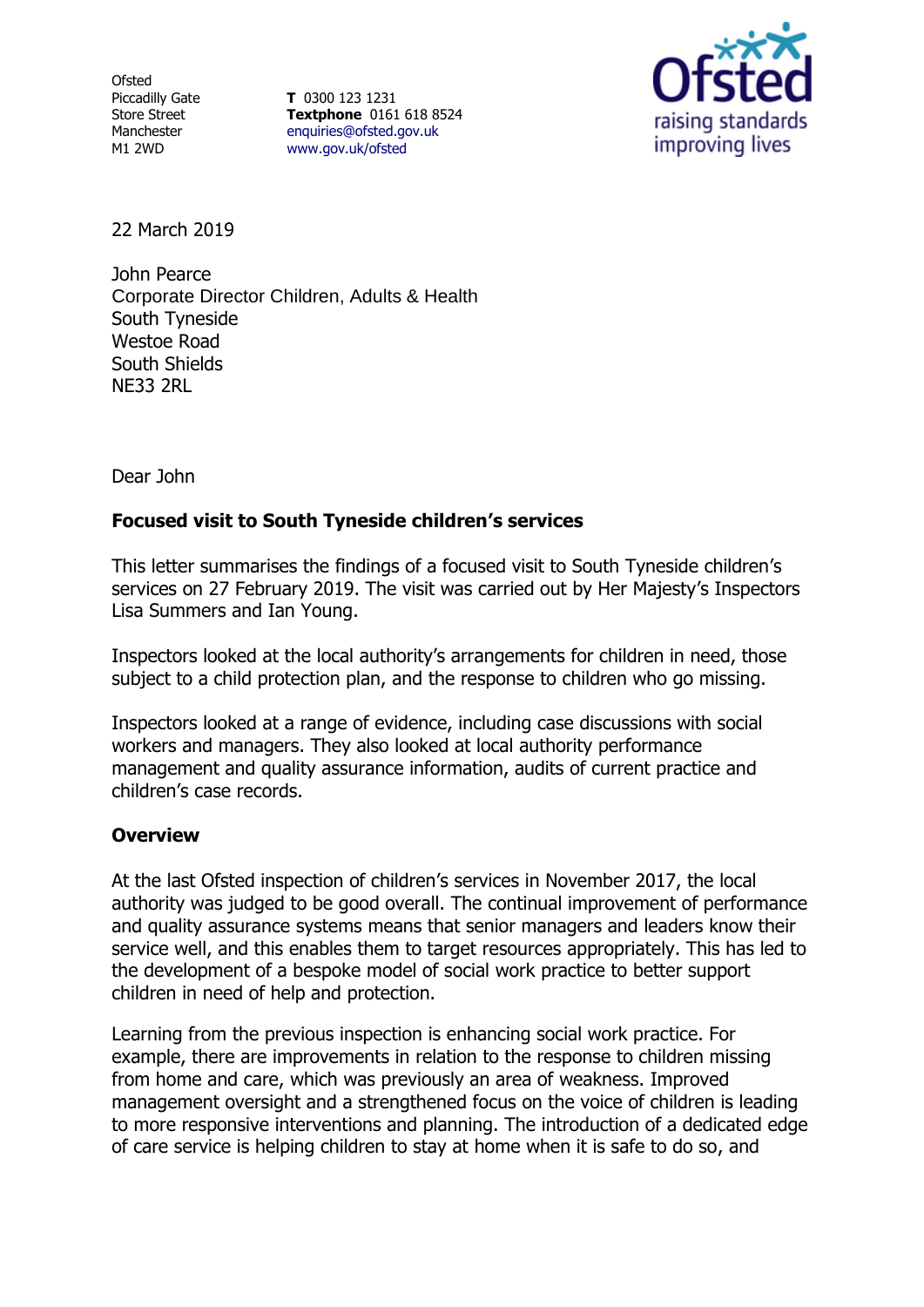

timely action is taken for children to enter care when concerns escalate.

Strong engagement and planning with partners at a strategic level is not translating into a quick enough operational response in all areas. For example, children experience delays in accessing specialist services to improve their emotional wellbeing, and there are no therapeutic services for children experiencing domestic abuse. Children who go missing from home and care are now better engaged in return home interviews. However, the quality is variable, and these interviews are not always informing care planning. There are some areas where social work practice is of variable quality, particularly in relation to assessments and plans.

## **What needs to improve in this area of social work practice**

- The quality of social work assessments and plans to ensure they are all of a consistently high quality.
- The quality of return home interviews and use of intelligence to inform planning for children.
- The provision and accessibility of therapeutic and mental health services to meet children's needs.

## **Findings**

- Senior managers and leaders understand well the needs of their community, recognising the challenges of tackling entrenched neglect within families, as well as the need to stop the cycle of repeated interventions over time. In response, the local authority has recently introduced its own bespoke social work practice model, intended to build on the strengths of and promote resilience in families. Inspectors saw examples of how this was starting to improve the quality of direct work with children. However, it is too soon to see the full impact systemically, and it will take time to fully embed.
- Children in need of help and protection benefit from timely assessments. However, those assessments seen were not always of consistently high quality. Assessments do not consistently understand children's lived experiences or demonstrate an understanding of cumulative impact. A small number do not comprehensively analyse risk and protective factors or what needs to change to improve children's circumstances. Family dynamics are not routinely considered in the context of the child's relationships with their brothers and sisters, and the diverse needs of the child arising from their unique background and culture is not always sufficiently explored. Assessments for court seen within the scope of this visit were generally of a higher standard, providing a clear analysis of risk, and giving a good sense of the child's world.
- Child in need and child protection plans vary in quality. Some good-quality plans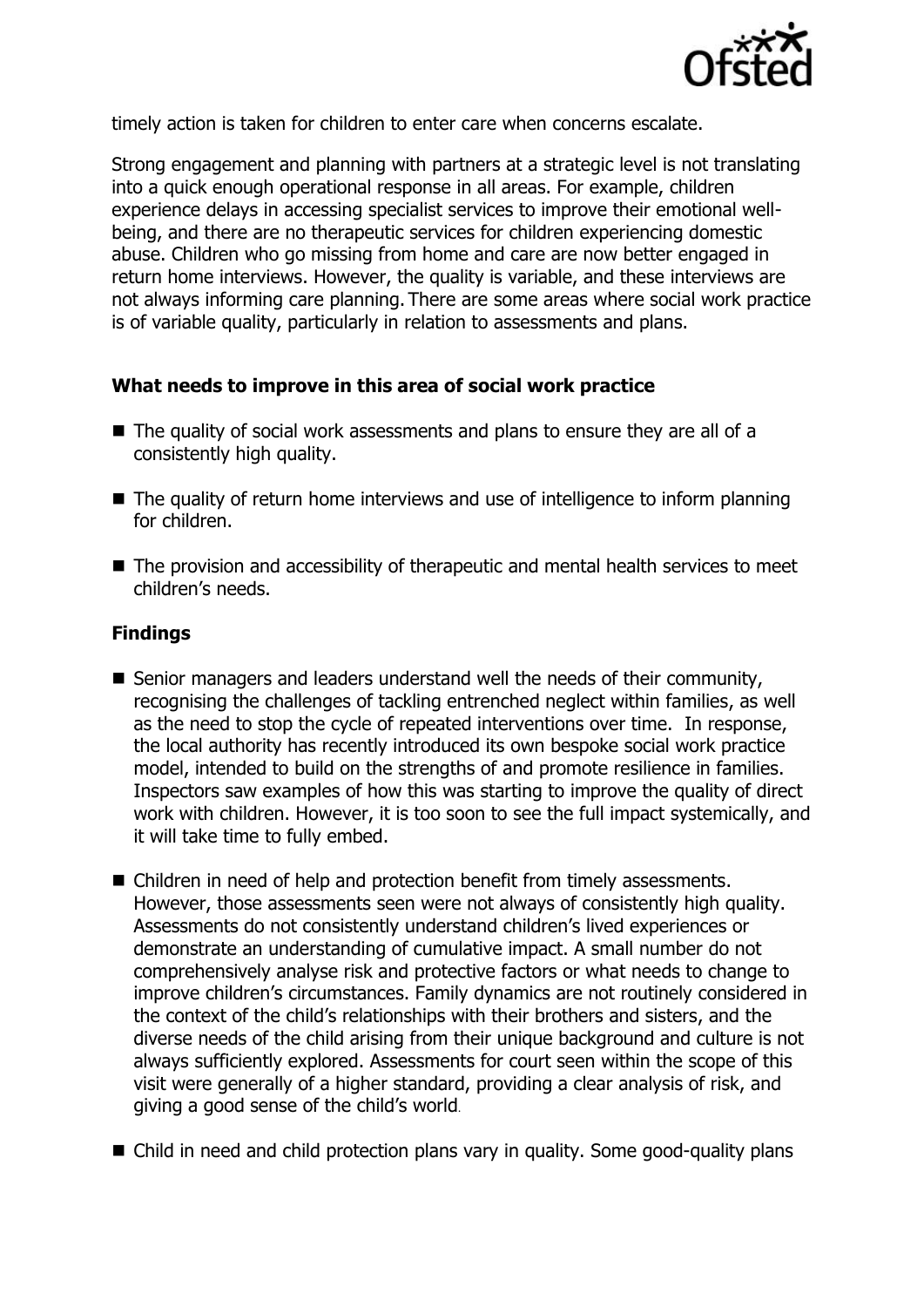

were seen. However, some are too adult focused and too many are not timebound in order to support identification of priority actions or to effectively measure change over time. Children's unique needs are not always detailed well enough, and plans do not always identify how these needs will be individually met. For example, for some children exposed to domestic abuse, planning does not always centre on their needs in order to mitigate the impact of the harm they have suffered. The use of professional jargon in plans means that children and families will not always be able to understand or relate to their plan. Although social workers can articulate clear contingency plans, these are not always well recorded, and it is therefore not always clear if families and partners understand what action will be taken if change is not achieved.

- Senior managers have actively strengthened the voice and influence of children. Children's views are routinely sought and captured using a range of innovative tools, and they are used effectively to inform care planning. At all levels of experience, social workers speak with assurance and confidence about their children. Although manageable workloads mean that children are seen regularly by their social workers, senior managers recognise the need to lower caseloads further to facilitate greater case reflection and better improve consistency in practice.
- The comparatively high prevalence of domestic abuse in South Tyneside is well understood. Senior managers and partners are taking appropriate action to review existing commissioned services. However, when therapeutic support is needed, individual children experience too much delay in accessing this and there is no specialist service for children experiencing domestic abuse.
- Children and families benefit from a dedicated and skilled team of family support workers, who provide bespoke interventions for children in need or those who are subject of child protection plans. The team is comprised of workers from a wide and diverse range of professional backgrounds and skill sets, which have been further enhanced through specialised training, including on working with victims and perpetrators of domestic abuse. This provides an additional layer of direct work with families, for example to develop resilience and parenting skills.
- Children benefit from timely and regular child protection conferences, core groups and child in need reviews. Meetings are well attended by partner agencies that share information effectively. In most cases seen, risk to children is appropriately reviewed, progress against the plan is measured, and, where necessary, plans are amended in response to emerging circumstances.
- Children receive a timely and proportionate social work response to manage risk and meet their needs. Where risks reduce, and situations improve, children are provided with support appropriately at a lower level. When children's circumstances do not improve, child protection procedures or pre-proceedings are initiated appropriately through a well-chaired and directive legal planning panel. Letters before proceedings detail well the concerns of the local authority.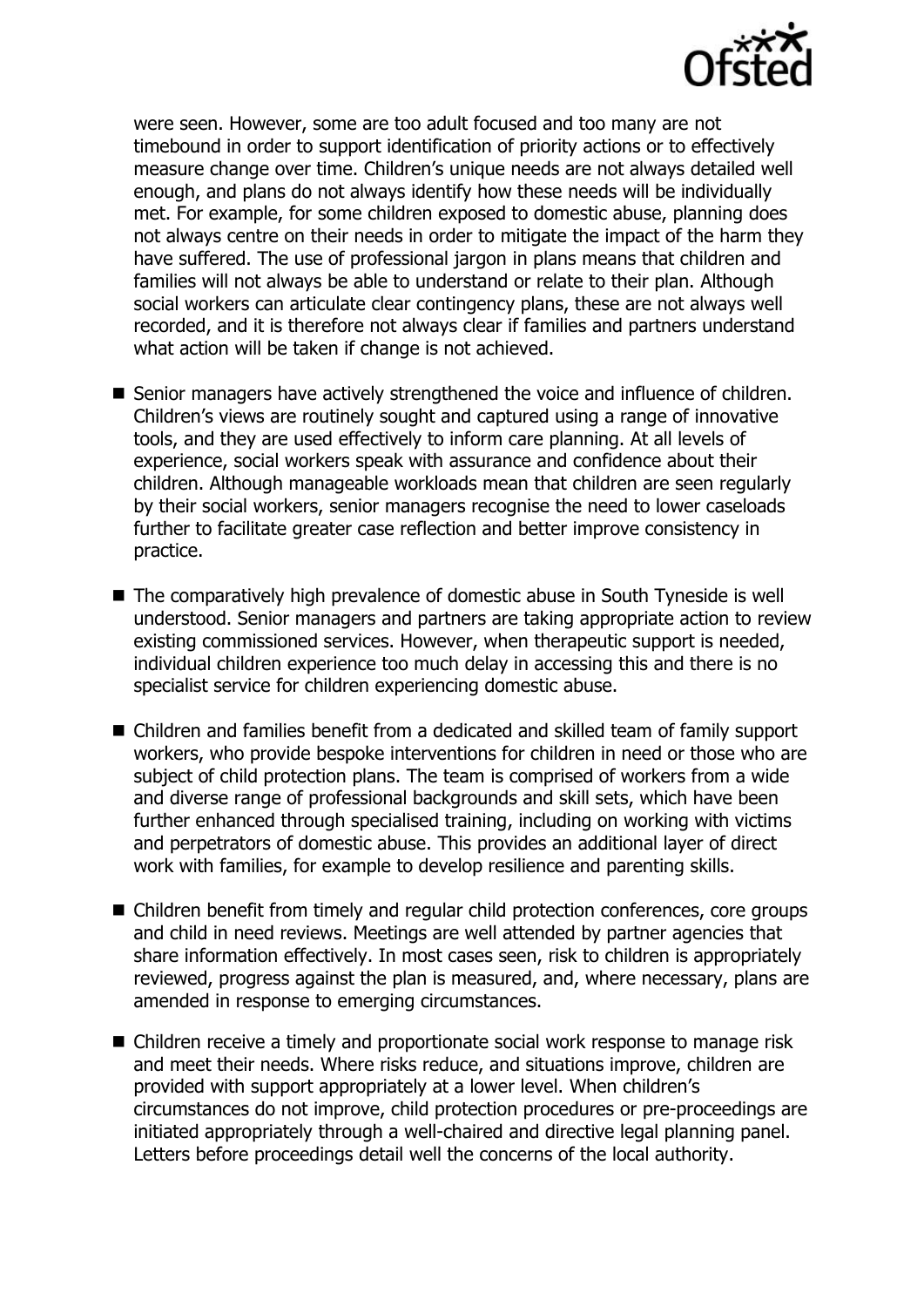

However, some language used can be overly professional and less meaningful to parents. Public law outline tracking information does not sufficiently monitor key milestones, and this limits the ability of the local authority to understand the effectiveness of the process.

- The successful Families First service works effectively with children on the edge of care in order to prevent children from becoming looked after. The service has already worked with over a hundred children, with very few needing to enter care. In the cases sampled, children experienced swift and responsive help to support them in staying with their families when it is safe to do so. Inspectors saw the exceptionally wide variety of help for children and families, including parenting networks and short-term breaks. Tailored packages of intervention are provided in line with detailed support plans, and these are reviewed regularly to ensure that children and their families are receiving services that promote positive parenting and divert them from care.
- For those children recently entering care, all met the legal threshold. For a small number, this was because of family crisis.
- Children who go missing from home and care have received an improved service since the last inspection. The recent appointment of a dedicated missing coordinator is enhancing workers' ability to engage with children and young people more effectively. This is evidenced through significantly increased acceptance rates of return home interviews. Greater scrutiny of the quality of return home interviews ensures that standards are more consistently applied, but the quality is not consistently good. Children's circumstances and safeguarding concerns are not always fully explored, and intelligence from interviews does not routinely inform care planning for children.
- Senior managers continue to ensure that social workers are well trained and supported. All social workers spoken with valued the bespoke core skills training supporting the newly developed social work practice model. This provides them with practical tools to sharpen their practice. Social workers told inspectors that they benefit from regular management supervision. Managers are highly visible and additional support is provided when needed. For example, the local authority has invested in recruiting assistant team managers and this is providing additional oversight of child in need meetings. Inspectors saw some examples of highquality supervision providing reflection and adding value to case direction. Actions from previous meetings are appropriately reviewed to ensure completion, but are not sufficiently focused on improving children's outcomes.
- Senior managers and leaders have a good understanding of frontline practice through strengthened performance and quality assurance. Performance management is well embedded. Performance data is used intelligently to identify areas of practice needing further scrutiny. Audits are now completed in partnership with social workers and are an accurate reflection of the quality of practice. Corrective actions are suitably identified, but could be further enhanced